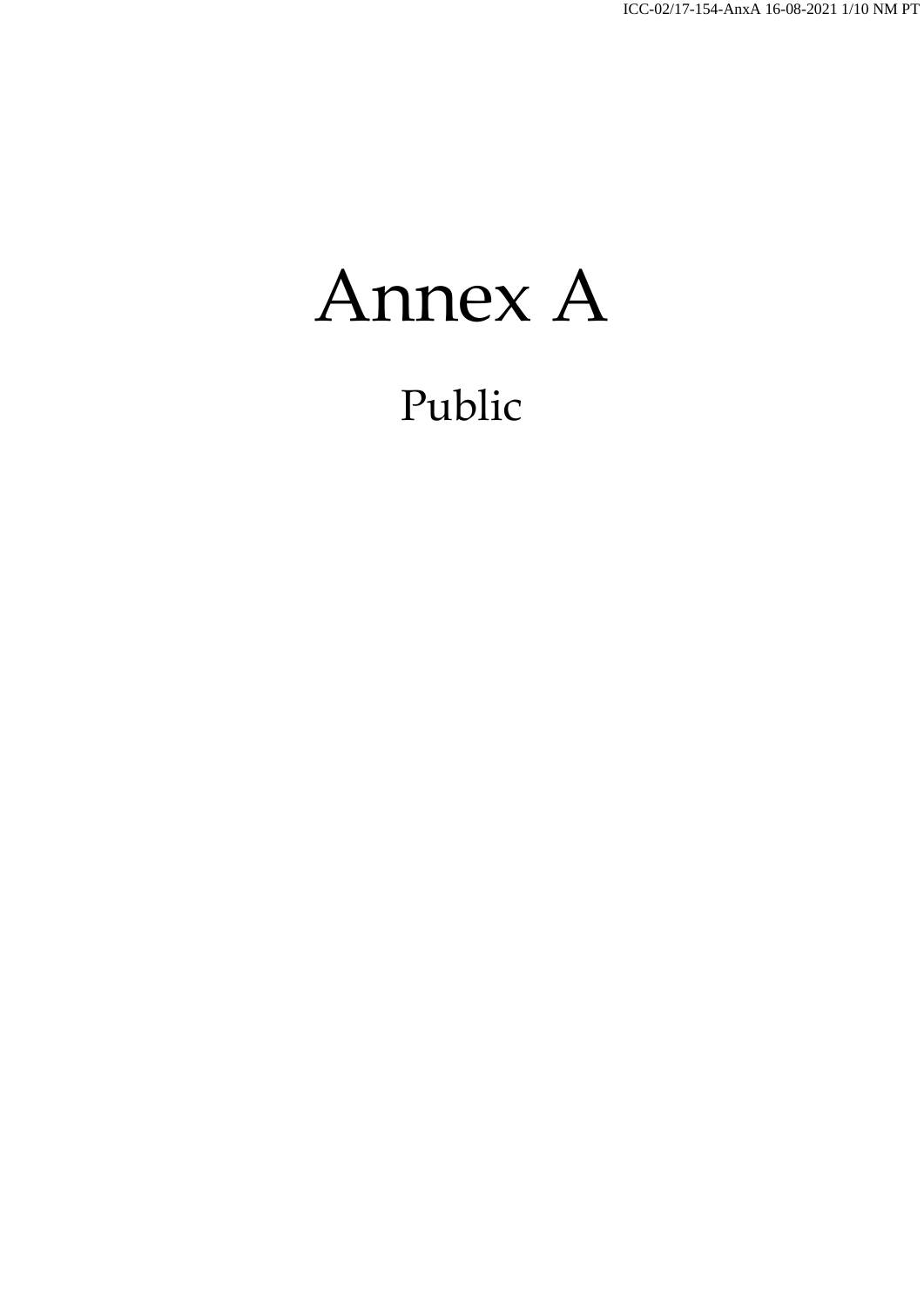**Cour** Pénale **Internationale** 



**International Criminal Court** 

Original: **English** No.: ICC-02/17 Date: **15 August 2021**

## **PRE-TRIAL CHAMBER II**

**Before: Judge Rosario Salvatore Aitala, Presiding Judge Judge Tomoko Akane Judge Antoine Kesia-Mbe Mindua**

## **SITUATION IN THE ISLAMIC REPUBLIC OF AFGHANISTAN**

**Public**

**Urgent Request for Ruling on the "Motion Seeking Remedies for Information and Effective Outreach (ICC-02/17-143-Anx1)"**

**Source: Legal Representative for Victims**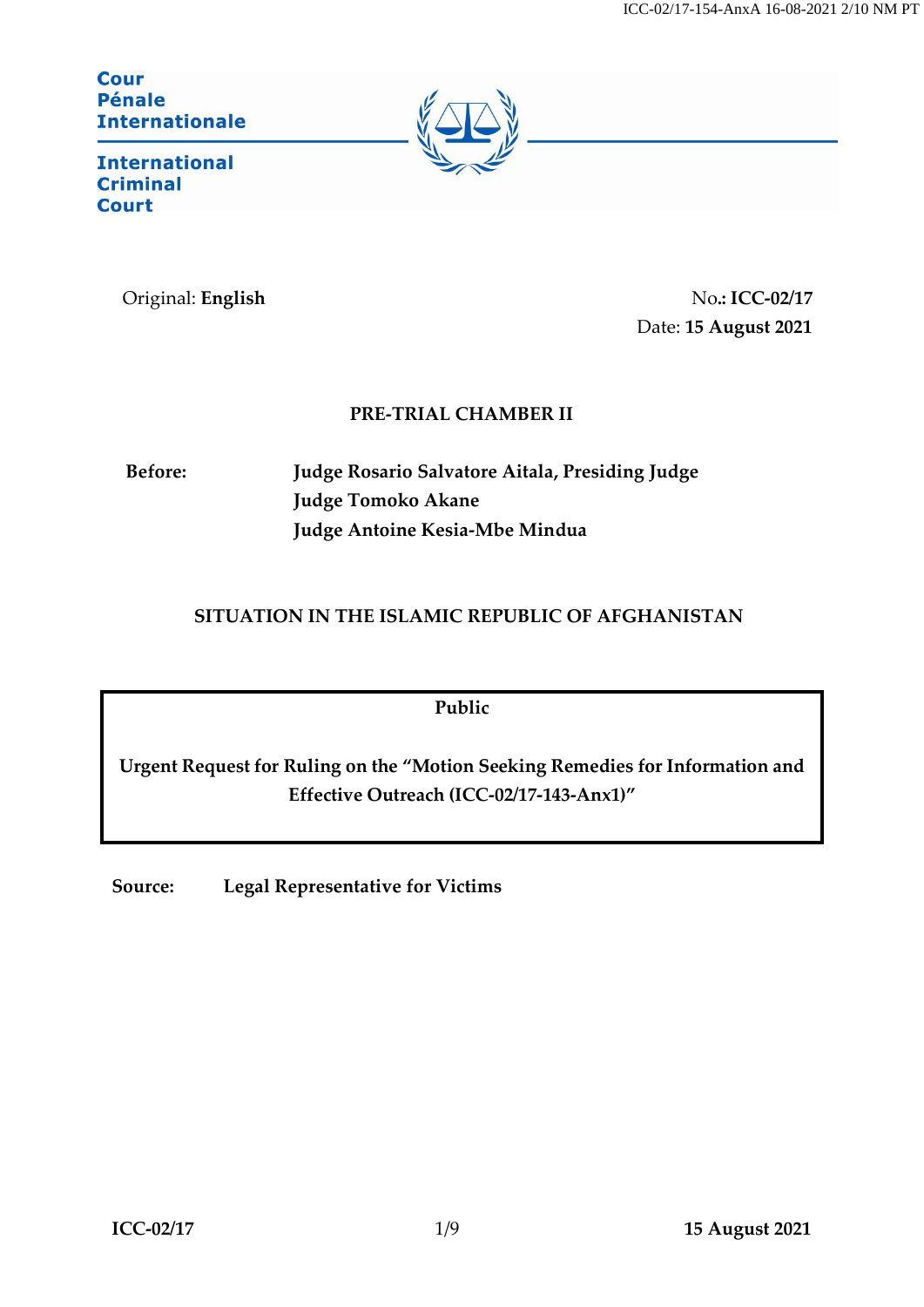| Document to be notified in accordance with regulation 31 of the Regulations of the |  |
|------------------------------------------------------------------------------------|--|
| Court to:                                                                          |  |

| The Office of the Prosecutor<br>Mr Karim A. A. Khan, Prosecutor  | <b>Counsel for the Defence</b>                                |
|------------------------------------------------------------------|---------------------------------------------------------------|
| Legal Representatives of the Victims<br>Ms Spojmie Ahmady Nasiri | Legal Representatives of the Applicants                       |
| <b>Unrepresented Victims</b>                                     | <b>Unrepresented Applicants</b><br>(Participation/Reparation) |
| The Office of Public Counsel for<br><b>Victims</b>               | The Office of Public Counsel for the<br>Defence               |

**States Representatives**

*Amicus Curiae* **Representatives**

# **REGISTRY**

| Registrar                                    | <b>Counsel Support Section</b> |
|----------------------------------------------|--------------------------------|
| Mr Peter Lewis, Registrar                    |                                |
|                                              |                                |
| <b>Victims and Witnesses Unit</b>            | <b>Detention Section</b>       |
| Mr Nigel Verrill, Chief                      |                                |
|                                              |                                |
| <b>Victims Participation and Reparations</b> | <b>Other</b>                   |
| <b>Section</b>                               |                                |
| Mr Philipp Ambach, Chief                     |                                |

÷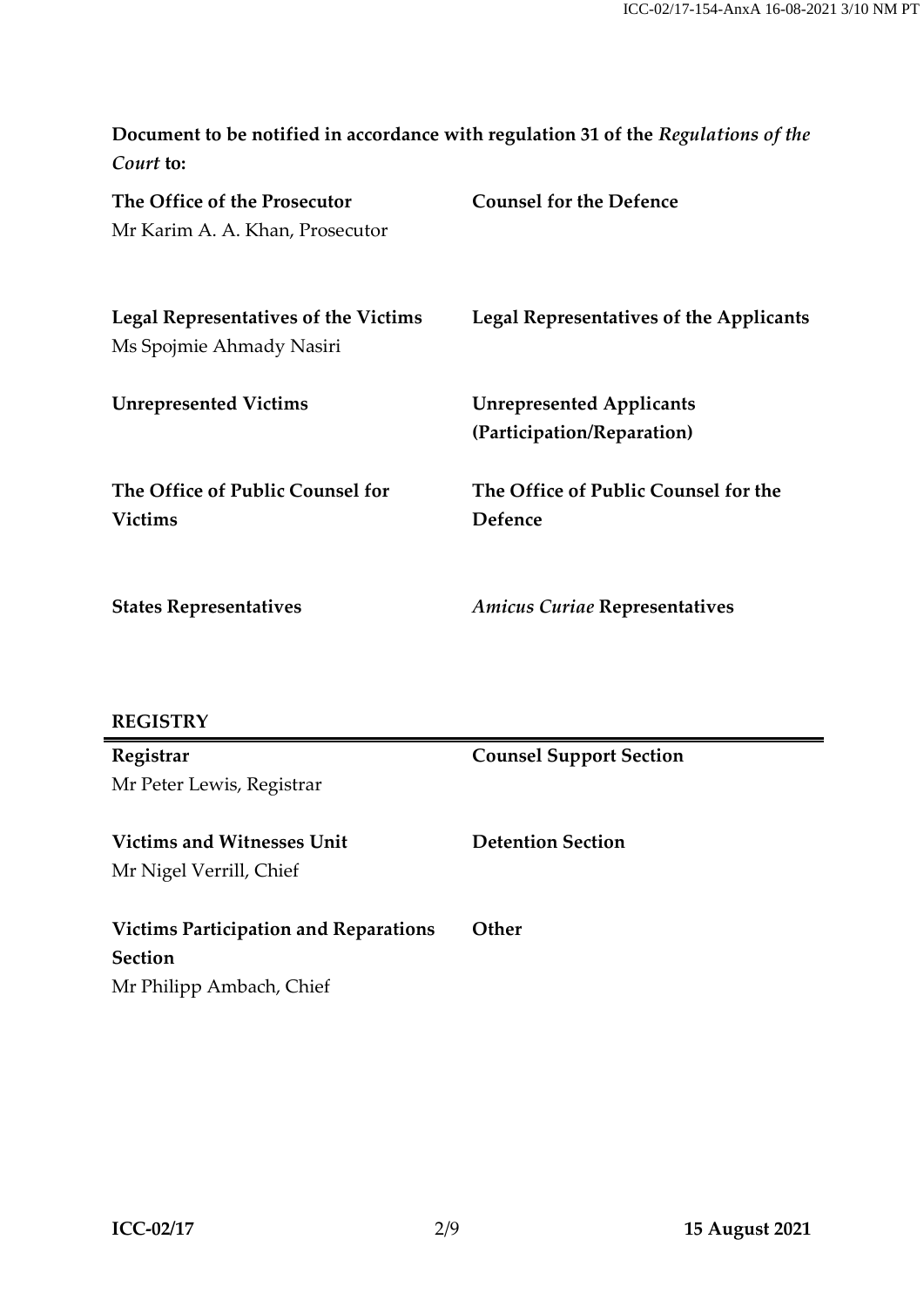### **I. INTRODUCTION**

1. Today, 15 August 2021, Taliban leaders entered the Afghan presidential palace. Soon thereafter the President of the Islamic Republic of Afghanistan and his team were flown out of Kabul. In the last two weeks, the Taliban have swept through and ransacked Afghanistan and the Afghan people. Deceased bodies can be seen on the streets throughout the provinces, girls and woman are being kidnapped and raped (a practice many Western media outlets are describing as Afghan women being "taken as brides by Taliban fighters"), and executions of human rights activists and individuals associated with the Afghan Government are being reported across the country. These incidents are evidenced by videos and other sources in Petitioners' possession and depicted in media outlets across the world. The Taliban are clear in their demands – the Afghan Government is no more, and the Taliban are only negotiating what the transfer of power to them will entail. The Court has wasted over a year and a half since the investigation in this situation was authorised by the Appeals Chamber on 5 March 2020. Petitioners implore the Court to not waste another moment.

2. Petitioners, individuals and Afghan civil society organisations who are victims of crimes under investigation by the Office of the Prosecutor ("OTP"), request an urgent decision on their 20 April 2021 "Motion Seeking Remedies for Information and Effective Outreach" ("Motion"). <sup>1</sup> The Afghan Government's complete collapse clearly obviates any merit to the Government's article 18(2) deferral request. Further, now, more than ever, victims and the affected communities need information and outreach concerning the rights afforded to them under the Court's legal texts, particularly those registered as "victims" with the Court and intermediaries who helped the Court in outreach activities throughout these proceedings.

<sup>&</sup>lt;sup>1</sup> Motion Seeking Remedies for Information and Effective Outreach, [ICC-02/17-143-Anx1,](https://www.icc-cpi.int/RelatedRecords/CR2021_03634.PDF) 20 April 2021.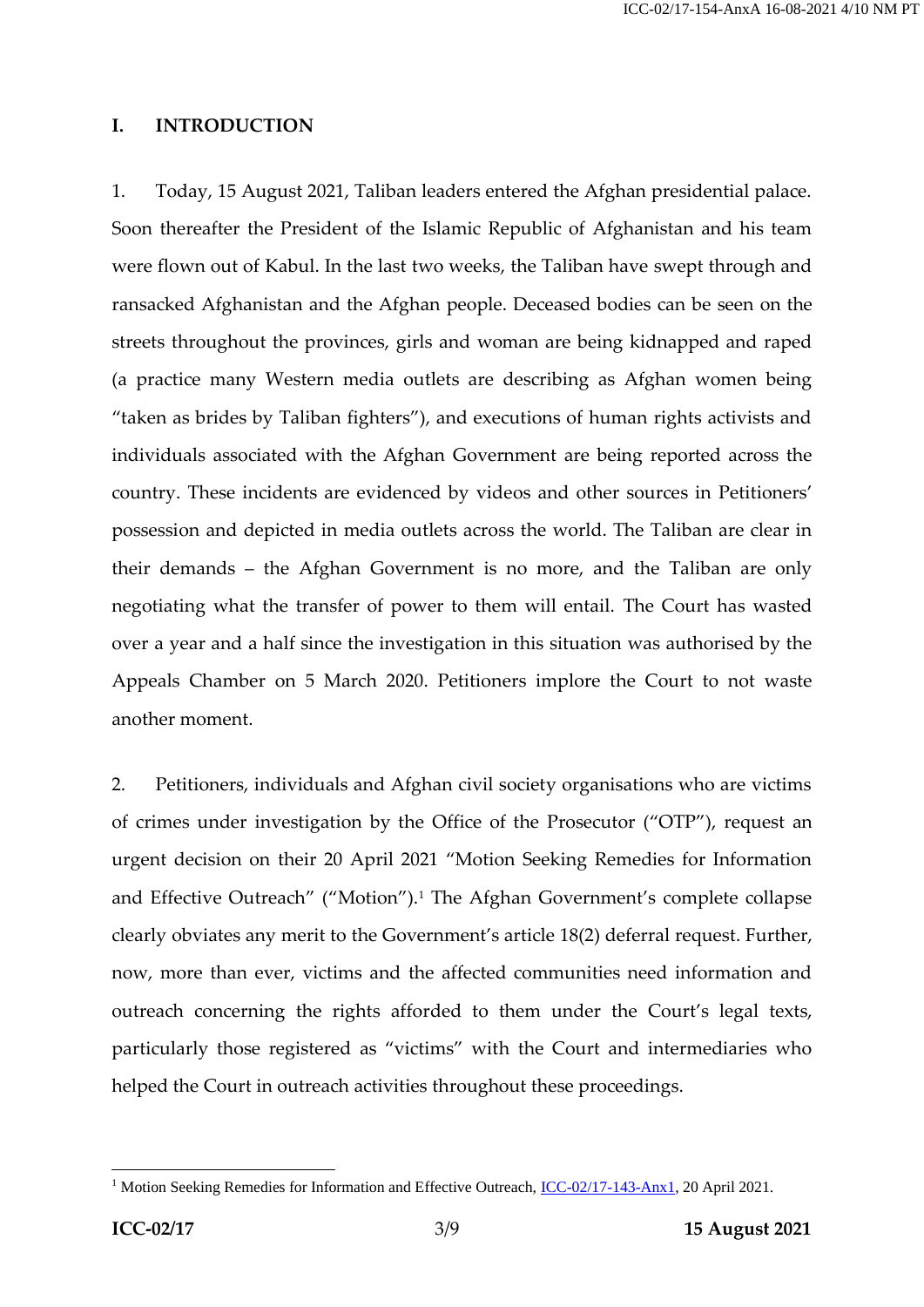3. Alternatively, should this Chamber consider that Petitioners lack standing to bring the Motion or this filing, or intends to reserve such determination for a future date, then Petitioners request that the Chamber exercise its broad authority under the Statute, *sua sponte*, to ensure the protection of Afghan victims and the affected communities.

4. Finally, Petitioners request that this motion be filed urgently and publicly. Urgent filing of this motion is necessary to give effect to the requested remedy. Public filing of this motion is justified because the underlying Motion it relates to was classified as "public" by this Chamber on 28 April 2021.

## **II. STATEMENT OF FACTS**

5. On 20 April 2021, Petitioners filed their Motion. Noting the absence of transparency and outreach by the Registry and the OTP to-date, the Motion requested that the Chamber order the OTP and Registry to: (1) issue quarterly reports on their outreach efforts and the OTP's investigative activities; (2) provide more information concerning the Afghan Government's article 18(2) deferral request, including the OTP's legal understanding of article 18(2); and (3) order a deadline for the OTP's review of the Afghan Government's request. The Motion was made public on 28 April 2021 following the Chamber's granting of Petitioners' "Motion for Clarification and Reclassification". 2

6. On 17 May 2021, the OTP filed its response to the Motion asking that the Chamber reject the Motion, arguing, in part that the remedies are premature since "the Prosecutor is reaching a critical stage in its assessment of the Deferral Request"

<sup>&</sup>lt;sup>2</sup> Transmission of a "Motion for Clarification and Reclassification of "Motion Seeking Remedies for Information and Effective Outreach"(ICC-02/17-143-Conf-Exp-Anx 1), [ICC-02/17-144,](https://www.icc-cpi.int/CourtRecords/CR2021_03907.PDF) 30 April 2021, para. 10.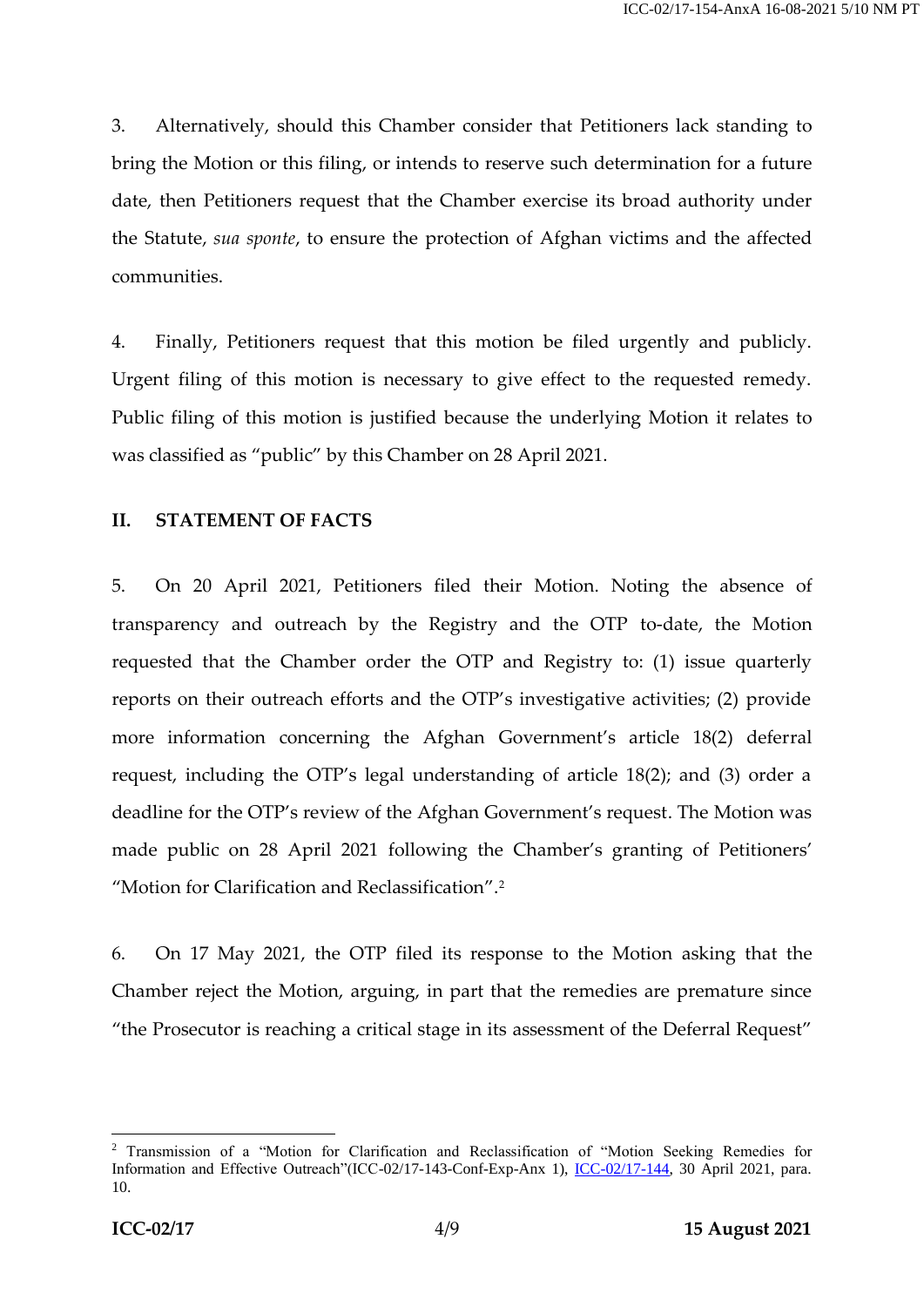and that "[n]o decision with regard to article 18(2) has yet been taken by the Prosecutor". <sup>3</sup>

7. On 11 August 2021, noting the seriously deteriorating security situation in Afghanistan, a counsel for the Petitioners contacted the Victims Participation and Reparations Section ("VPRS") by email urgently requesting: (1) information concerning any protective services the Registry could provide victims and civil society intermediaries at this stage; and (2) whether the Registry had a list of organisations which may be able to assist Afghans victims and their representatives.<sup>4</sup>

8. On 13 August 2021, following the lack of response or acknowledgment of receipt by VPRS, counsel for the Petitioners again contacted VPRS by email requesting a response and further noting that the victims had physical and digital evidence relevant to the OTP's investigation. Counsel requested any support that could be provided "to get those removed from the country before the Taliban arrive in Kabul."<sup>5</sup> On the same day, the VPRS responded indicating that they were working on providing answers and that counsel could contact the OTP regarding questions relating to evidence. 6

9. As of this filing, no further information has been provided by the Registry.

<sup>3</sup> Response to Motion Seeking Remedies for Information and Effective Outreach (ICC-02/17-143-Anx1), [ICC-](https://www.icc-cpi.int/CourtRecords/CR2021_04543.PDF)[02/17-151,](https://www.icc-cpi.int/CourtRecords/CR2021_04543.PDF) 17 May 2021 ("Response"), paras. 35-36.

<sup>4</sup> Email from Counsel to VPRS, 11 August 2021, 16:05 CEST.

<sup>5</sup> Email from Counsel to VPRS, 13 August 2021, 14:19 CEST.

<sup>6</sup> Emails from VPRS to Counsel, 13 August 2021, 15:25 and 15:31 CEST.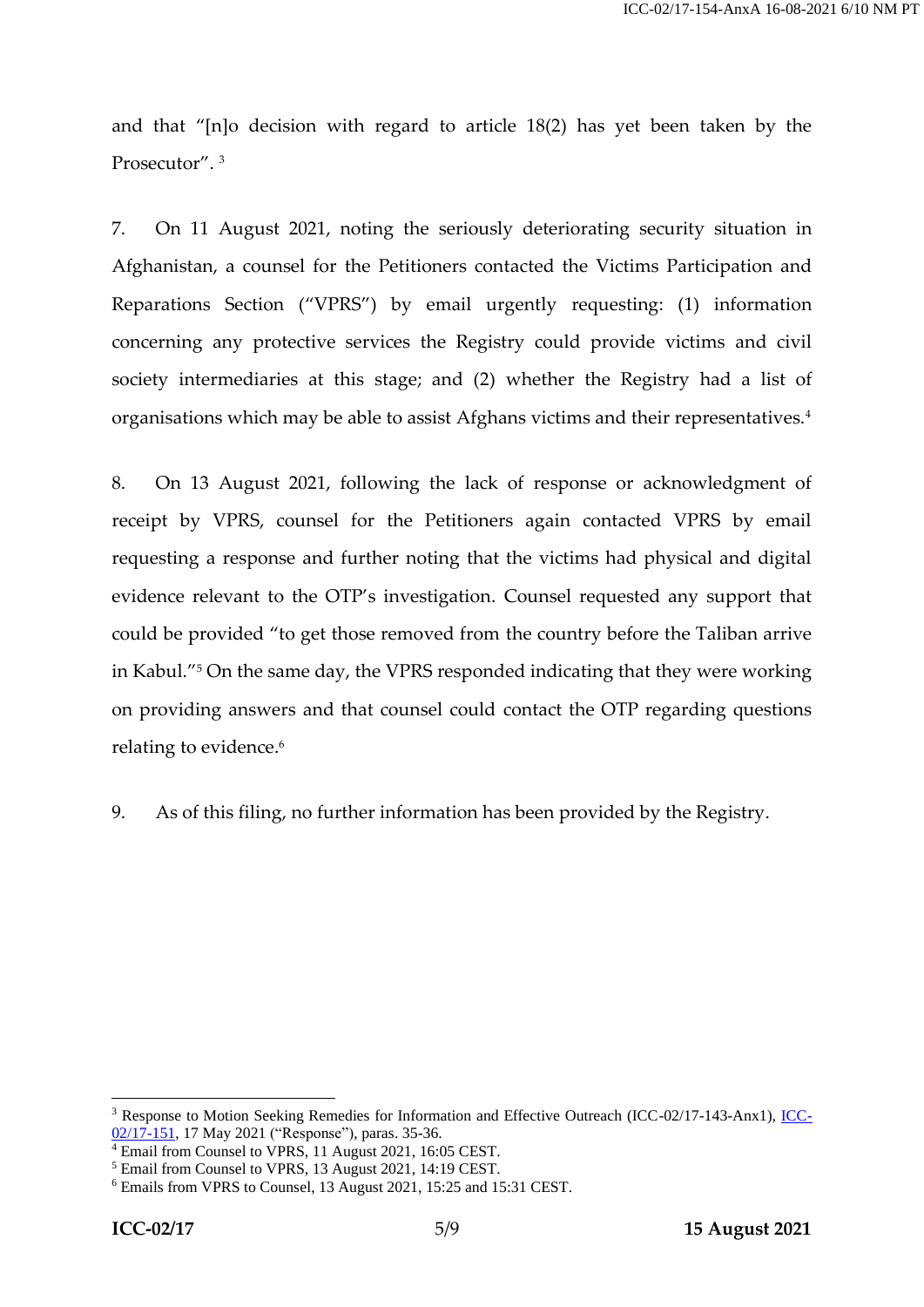#### **III. SUBMISSIONS**

#### **A. Exceptional circumstances necessitate an urgent decision on the Motion**

10. As of today, the Afghan Government has collapsed and the Taliban have taken over every provincial capital in Afghanistan as well as Kabul. <sup>7</sup> Public information, including videos and photos, show that the Taliban have begun summarily executing unarmed Government soldiers,<sup>8</sup> forcibly marrying women and girls off to young male fighters, <sup>9</sup> plundering civilian homes and properties,<sup>10</sup> and targeting civilians, including human and civil rights activists and civilian Government officials.<sup>11</sup> Afghanistan's President, Ashraf Ghani, and his staff have fled the country.<sup>12</sup> Any law enforcement structure capable of law and order has been rendered inoperative.

11. Whatever credence could be offered to the fiction that the Afghan Government was or could investigate and prosecute war crimes has been shattered by the realities on the ground, which are on clear display on every news site around the world.<sup>13</sup> There can no longer be any credible claim (even if one existed) that the Afghan Government is "investigating or has investigated" criminal acts which may

 $<sup>7</sup>$  The Afghan government collapses as the president flees the country and the Taliban enter Kabul, NY Times,</sup> 15 August 2021, *available at* [https://nyti.ms/3yP9t2x.](https://nyti.ms/3yP9t2x)

<sup>8</sup> Taliban fighters execute 22 Afghan commandos as they try to surrender, CNN, 14 July 2021, *available at* [https://cnn.it/3g2icqM;](https://cnn.it/3g2icqM) Afghans Tell of Executions, Forced 'Marriages' in Taliban-Held Areas, Wall Street Journal, 12 August 2021, *available at* [https://on.wsj.com/3xJoEJf.](https://on.wsj.com/3xJoEJf)

<sup>9</sup> Afghanistan: Taliban offensive forces thousands to flee, DW News, 14 August 2021, *available at*  <https://youtu.be/XfbVH0JC5OE> (beginning at time stamp 2:20); As Taliban Expand Control, Concerns About Forced Marriage and Sex Slavery Rise, Foreign Policy, 23 July 2021, *available at* [https://bit.ly/3maSeFr.](https://bit.ly/3maSeFr)

<sup>10</sup> Afghanistan: Taliban Forcibly Displace Civilians, Human Rights Watch, 7 July 2021, *available at* [https://bit.ly/3m2lI8g.](https://bit.ly/3m2lI8g) 

<sup>11</sup> Afghanistan: Advancing Taliban Execute Detainees, Human Rights Watch, 3 August 2021, *available at*  [https://bit.ly/3z3fCs5;](https://bit.ly/3z3fCs5) Afghanistan: Mounting Taliban Revenge Killings, Human Rights Watch, 30 July 2021, *available at* [https://bit.ly/3iL5uhE;](https://bit.ly/3iL5uhE) Afghanistan: Taliban Target Journalists, Women in Media, Human Rights Watch, 1 April 2021, *available at* [https://bit.ly/3D0oCk2.](https://bit.ly/3D0oCk2)

<sup>&</sup>lt;sup>12</sup> Afghan President Ashraf Ghani Leaves Country As Taliban Forces Enter Kabul, NPR, 15 August 2021, *available at* [https://n.pr/2VPYiII.](https://n.pr/2VPYiII)

<sup>13</sup> *See* Fareed Zakaria, CNN, 15 August 2021, *available at* <https://bit.ly/3xPLsXu> ("let's first dispense with the fantasy that the United States was maintaining the peace there with just a few thousand troops and that the situation could have been managed with this small commitment [...] for the Afghans the war had been intensifying" since 2019).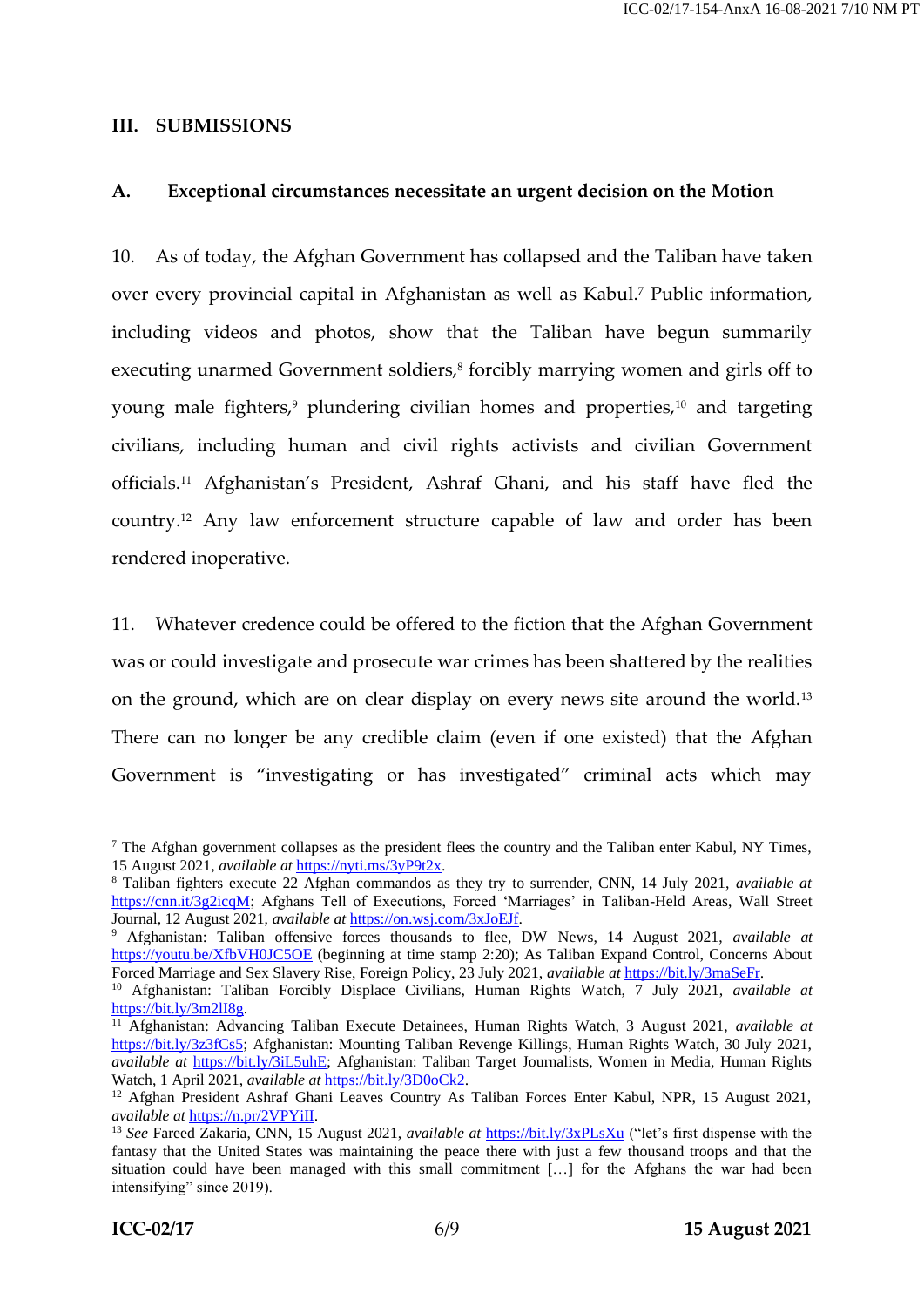constitute crimes under the Court's jurisdiction such as to warrant continued consideration of its article 18(2) deferral request – now almost *17 months in consideration*.

12. Additionally, now, more than ever, victims who have registered with the Court and civil society organisations who risked themselves on the frontlines to ensure the provision of information and outreach in support of the Registry's efforts have the right to know what protections they are afforded by the Court, if any, in a manner that is responsive to the situation's urgency. Time was of the essence when the Motion was filed in April when the deteriorating security situation was in plain sight. It is even more so at this moment, however belated.

13. Victims and their affected communities need to know what rights they have under the Court's legal texts to assess the resources available to them to best determine how to secure their own well-being and that of others who have engaged with this Court. No information concerning those rights and resources have been provided to Afghan victims so far. Indeed, no such information has been provided in the over *five years* since Afghan civil society leaders began informing Registry and OTP representatives as to the "absence of information and outreach relating to the Court's investigation into crimes committed in Afghanistan, and the rights of victims and affected communities under the Rome Statute."<sup>14</sup> There is an urgent need to rectify that issue now given the Government's collapse and the particular vulnerability of Afghan victims and civil rights organisations at this time.

<sup>&</sup>lt;sup>14</sup> See Annex D to Motion, <u>ICC-02/17-143-AnxD-Red</u>, 21 April 2021 (made public on 17 June 2021), para. 7. *See also* paras. 8-36.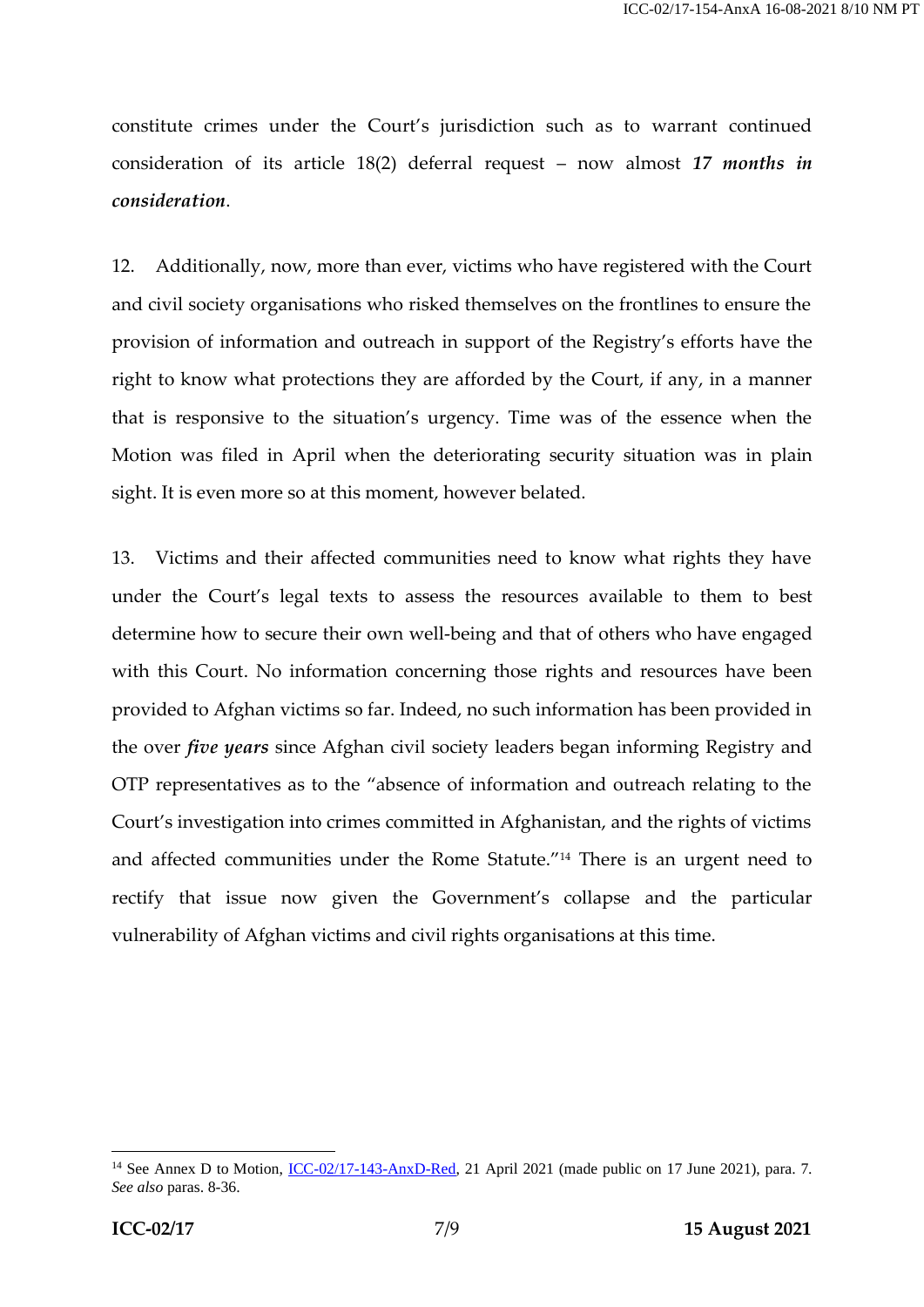# **B. The Chamber can provide the requested relief without rendering any determination on standing**

14. Petitioners are aware that the OTP disputes their standing to seek the relief sought in the Motion. <sup>15</sup> Petitioners note that the facts underlying the Motion and this filing highlight the necessity of allowing victims to directly obtain judicial recourse in the exceptional circumstances, as here, where the clear rights of victims and that of affected communities are being violated during an investigation and no other party has stepped forward to vindicate those rights.

15. Notwithstanding that fact, even were the Chamber to entertain the OTP's standing arguments or require more time to consider it, the Chamber has the power to *sua sponte* render the relief requested by the Motion. The Chamber has the authority under article 68(1) to "take appropriate measures to protect the safety, physical and psychological well-being, dignity and privacy of victims and witnesses." Article 57(3)(c) of the Statute also gives the Chamber the general authority to "[w]here necessary, provide the protection and privacy of victims and witnesses [and] the preservation of evidence". Finally, nothing in the Court's legal texts precludes the Chamber from requesting that the OTP and the Registry disseminate information to witnesses and victims as to the rights afforded to them under the Court's legal texts or to request information from the OTP as to whether an investigation in this situation is being pursued given the complete collapse of the Afghan Government.

16. Even without deciding on the Motion's merits, or this filing, the Chamber is within its authority to ensure that the rights of victims and witnesses are being protected such as through the dissemination of time-appropriate information,

<sup>15</sup> *See* Response, paras. 16-23. *But see* Motion, paras. 16-21.